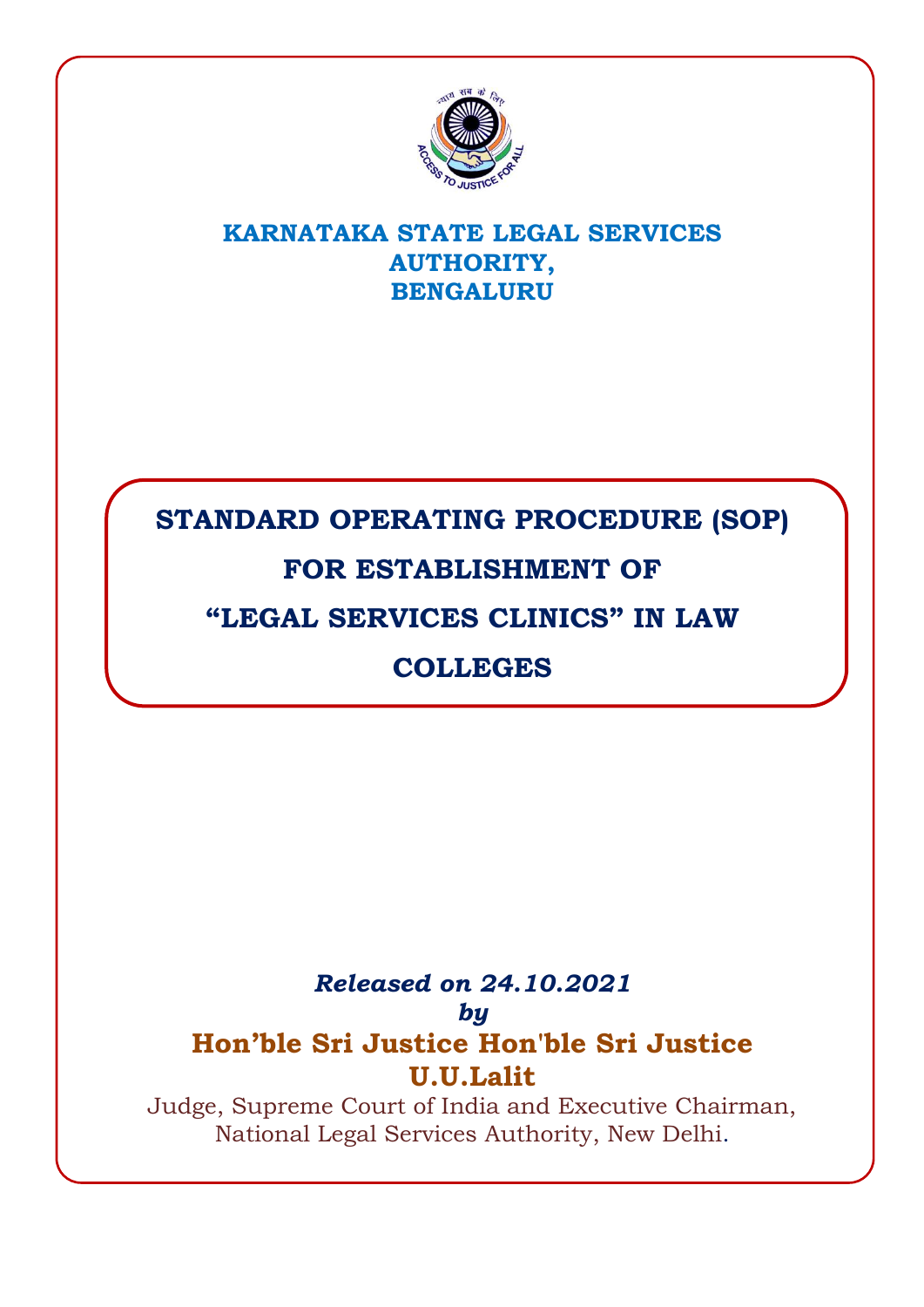

#### **KARNATAKA STATE LEGAL SERVICES AUTHORITY, BENGALURU**

**\*\*\*\*\*\*\*\*\*\*\*\*\*\*\*\*\*\*\*\*\*\*\*\*\*\*\*\*\*\*\*\*\*\*\*\*\*\*\*\*\*\*\*\*\*\*\*\*\*\*\*\*\*\*\*\*\*\***

### **STANDARD OPERATING PROCEDURE (SOP) FOR ESTABLISHMENT OF "LEGAL SERVICES CLINICS" IN LAW COLLEGES**

#### **INTRODUCTION :-**

Section 4(k) of the Legal Services Authority Act, 1987 mandates National Legal Services Authority to develop in consultation with Bar Council of India, programmes for clinical legal education and to promote the guidance and supervision of the establishment of work of legal services clinics in Universities, Law Colleges and other institutions. As per Regulation 24 of the National Legal Services Authority (Legal Services Clinics) Regulation, 2011, it is obligatory on the part of the Law Colleges, Law Universities to set up Legal Service Clinics.

Inconsonance with the said statutory mandate, Karnataka State Legal Services Authority (Hereinafter referred to as KSLSA), which is a statutory body constituted under Legal Services Authorities Act, 1987 has proposed to establish Legal Service Clinics in all Law Colleges by re-defining the approach and ensuring greater involvement of law students. Further, it is a firm belief of KSLSA that by captivating young minds and by instilling service motto at the budding stage,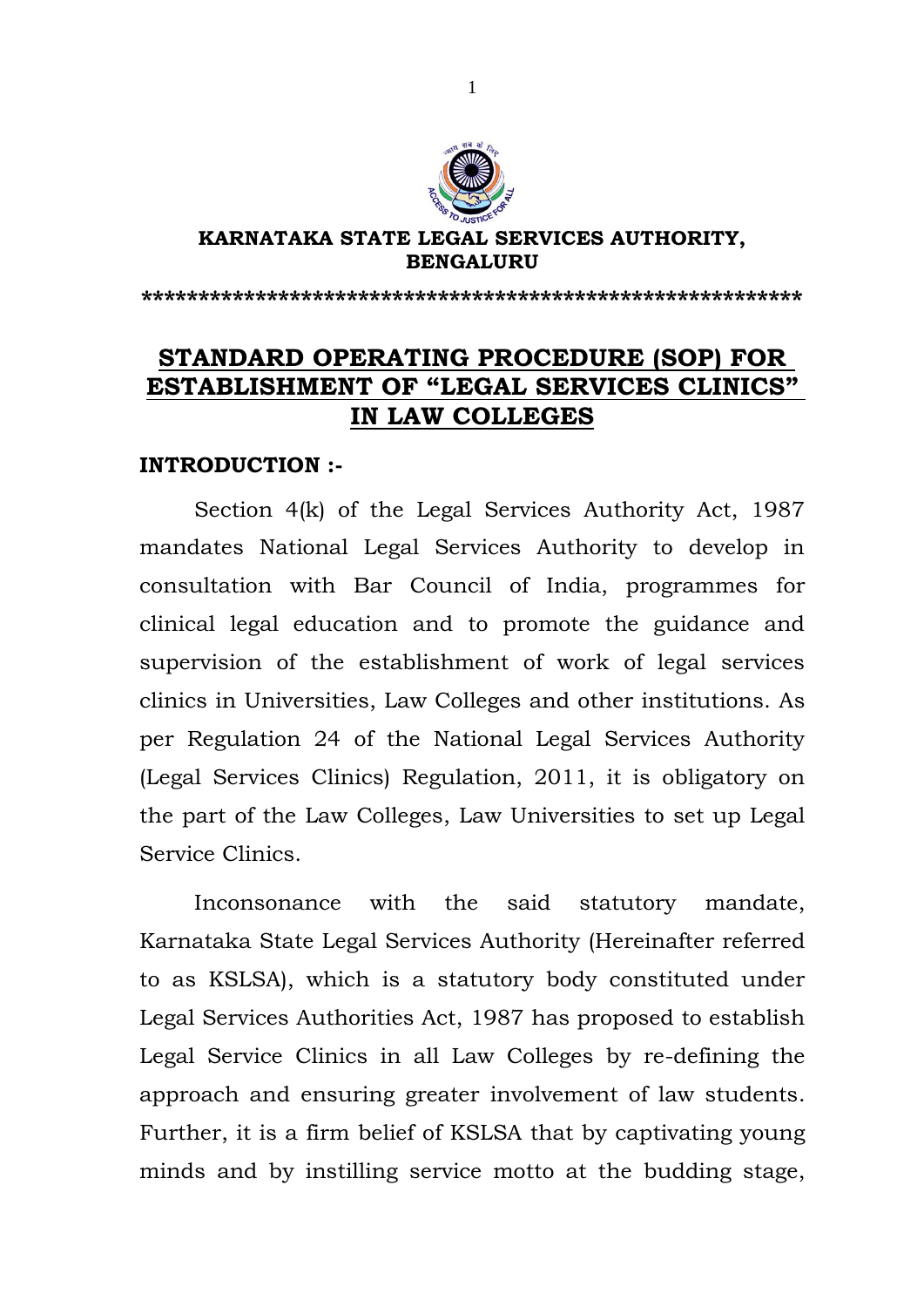not only the young law students will be benefitted, but in the long run, the institution of Legal Services will achieve Excellency to cater to all the weaker and marginalized sections of the society. This SOP is drafted in consultation with Karnataka State Bar Council, Learned Members of the Bar and the Vice Chancellors/Deans of Universities.

#### **I. ESTABLISHMENT OF LEGAL SERVICES CLINICS BOTH IN AND OFF THE COLLEGE CAMPUS**-

Traditionally the Legal Services Clinics are established inside the college campus and it may not serve the needs of public who have no access inside college campus. Hence it is proposed to establish Legal Services Clinics both in and off the College Campus.

- The Legal Services Clinics already established and working in the Law Colleges Campus to be streamlined as per this SOP.
- $\cdot$  In case the Legal Services Clinics are not established in the Campus, the concerned college shall establish Legal Services Clinics **on or before 14.11.2021**, with a compliance report to concerned Law University and KSLSA.
- Efforts shall be made to establish Legal Services Clinics outside College Campus, in co-ordination with jurisdictional DLSA. As far as possible, the location and timings of such off campus Legal Services Clinics shall be at places where the public demand is high.
- $\cdot$  In the Legal Services Clinics established in and off the Law College Campus, steps shall be taken for easy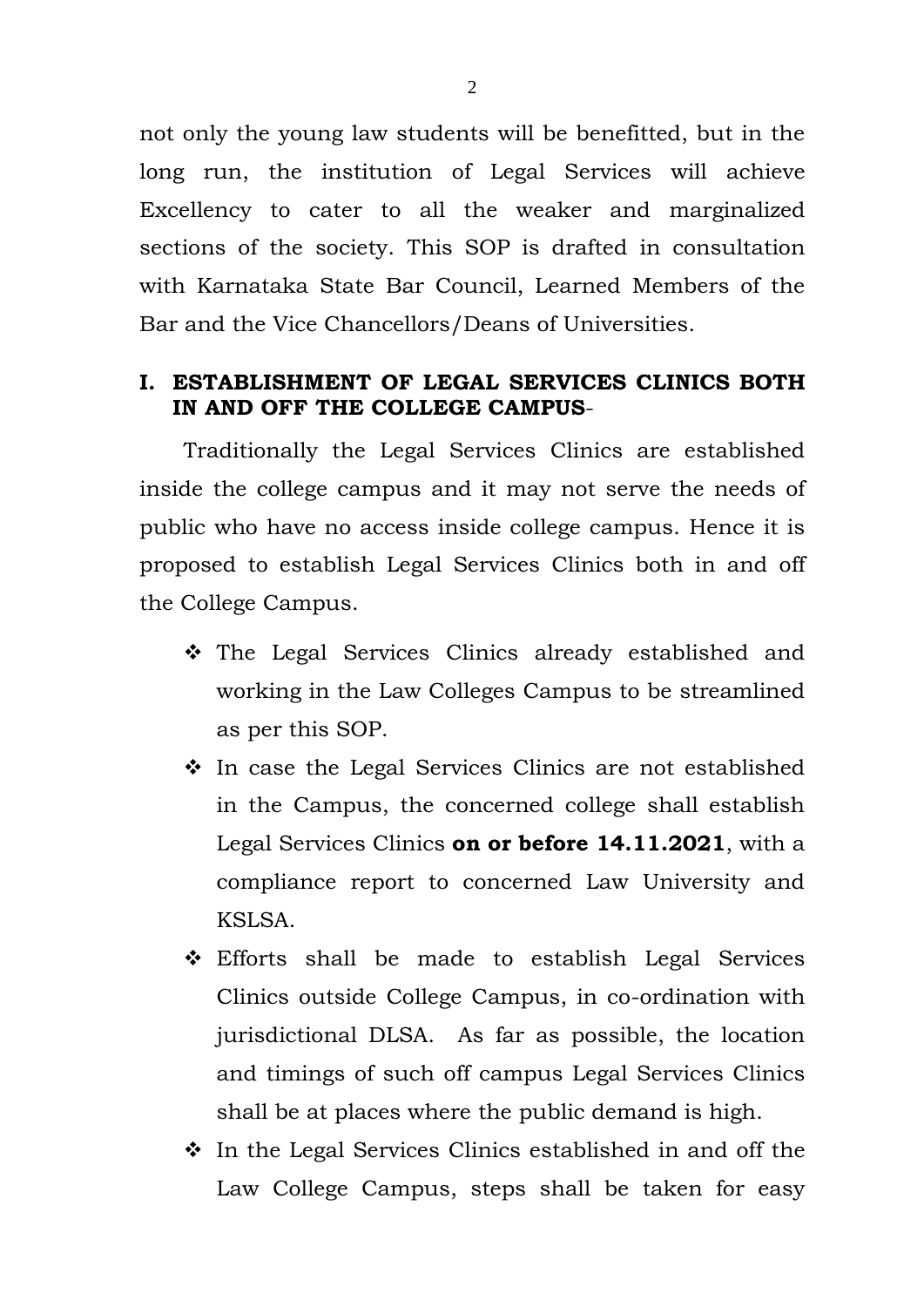access of general public seeking redressal of their legal grievance.

- As a part of clinical legal education and internship, the student PLV's shall be deputed to serve *pro-bono* in the legal services clinics run by the DLSA.
- Every law college shall designate one Staff Coordinator as a Faculty Member to monitor these Legal Services Clinics. The work of the faculty member shall be considered as an academic work load.
- Every college shall constitute Legal Services Clinics Committee under the Chairmanship of Principal/ Director, assisted by faculty member and such number of student co-ordinators. The Member Secretary of Jurisdictional DLSA shall be the ex-officio honourary member of said Committee.
- The Legal Services Clinics shall contain such infrastructure as determined by the concerned college and DLSA.
- $\hat{P}$  As far as possible, the Legal Services Clinic shall have well furnished room, spacious enough to accommodate atleast 6 to 8 persons at a time. In case of Legal Services Clinic situated inside the College Campus, it shall have one room adjoining to it, where the students may be addressed by the Faculty member.
- $\hat{\mathbf{v}}$  The law colleges to arrange video conferencing facility in the Legal Services Clinics to enable the legal advice seeker to access online legal consultation, whenever it is needed.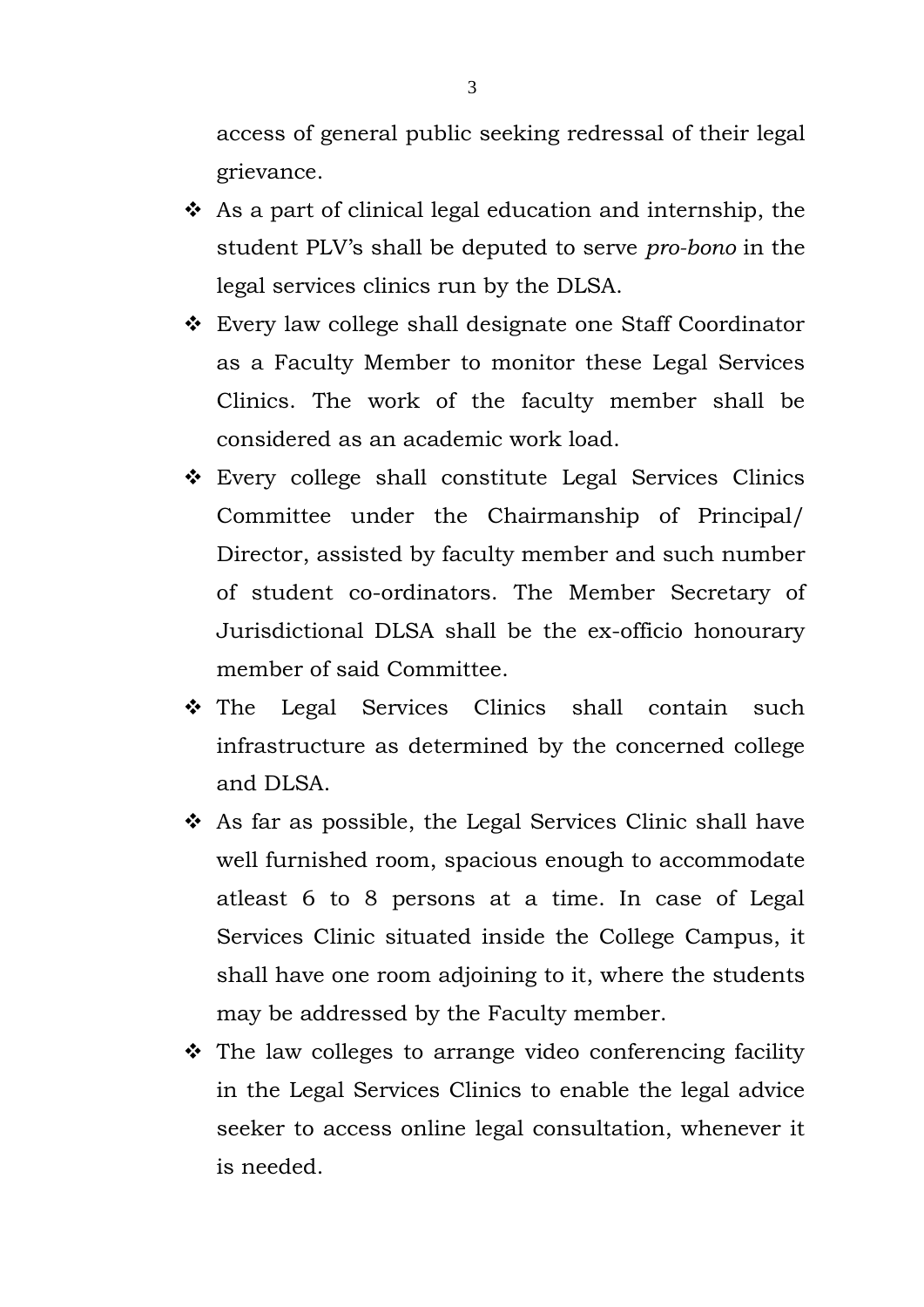- ◆ The registers for attendance and legal aid provided shall be maintained by the Law college students and monitored by the Faculty member concerned as per **Annexure-A & B.**
- The college authorities and the DLSAs shall give wide publicity to the legal services clinics established in and off the campus.

#### **II. ORGANIZATIONAL SET UP:**

- The jurisdictional DLSA's in consultation with and on the recommendation of the concerned law colleges shall depute a retired Judicial Officer or a non-practicing senior counsel or Panel Advocate of DLSA to every Legal Services Clinic for providing legal aid and services to the public as a "Panel Member".
- **\*** The law colleges shall prepare a list of Panel Members so that they can be periodically recommended to the jurisdictional DLSA for deputation to the Legal Services Clinic.
- \* The law colleges are at liberty to empanel Panel Members for offering legal aid and services in their Legal Services Clinics through online mode also.
- Every Legal Services Clinic shall be manned by 2 to 4 law students in rotation basis as student PLVs. There shall be a minimum of 20 student PLVs nominated by each law college. The list of the said student PLVs along with their address proof shall be shared with the jurisdictional DLSAs.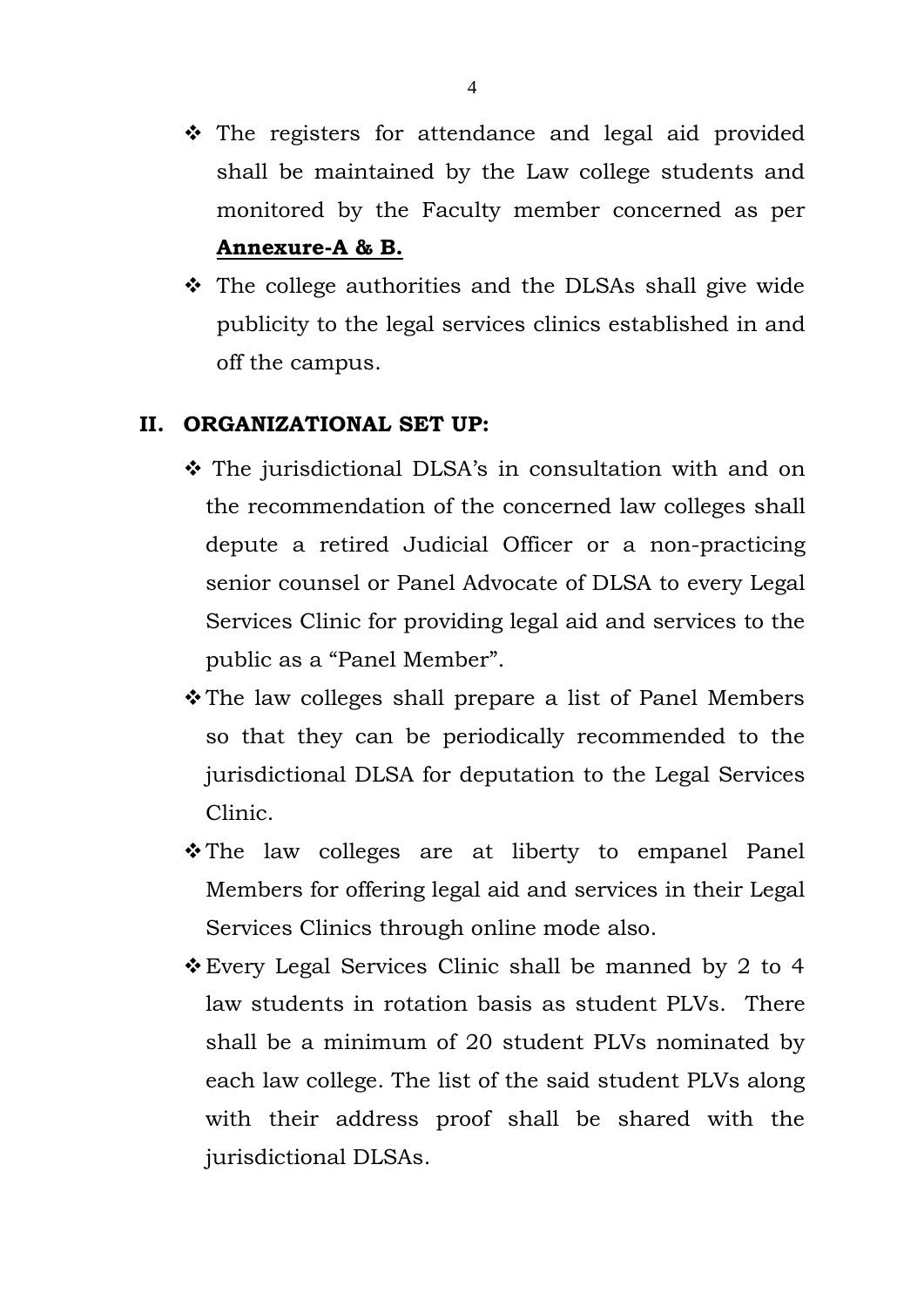- The jurisdictional DLSA shall recognize the said students as PLVs for a limited period until the completion of their law course.
- \* The law colleges shall give preference to fresh law students to serve as student PLVs.
- \* The list of student PLVs shall be maintained by the Faculty Member, who shall depute student PLVs every day to the Legal Services Clinic.
- \* The student PLVs will be imparted induction and orientation training by KSLSA and jurisdictional DLSAs as the case may be, regarding the legal services institutions and the roles to be displayed by them.

#### **III. WORKING PROCEDURE**

- ❖ There will be no fee whatsoever collected from the legal aid/advice beneficiary.
- \* The Panel Members are empowered to provide free legal aid and services to public either physically or virtually with the assistance of student PLVs.
- \* The student PLVs deputed in the Legal Services Clinic, shall assist the Panel Member in legal research, drafting application, pleadings etc,. The students shall always be conscious that they are only to provide the initial advice and assistance.
- The Legal Services Clinic both in and off the law college campus shall ensure easy access to public and create people friendly environment.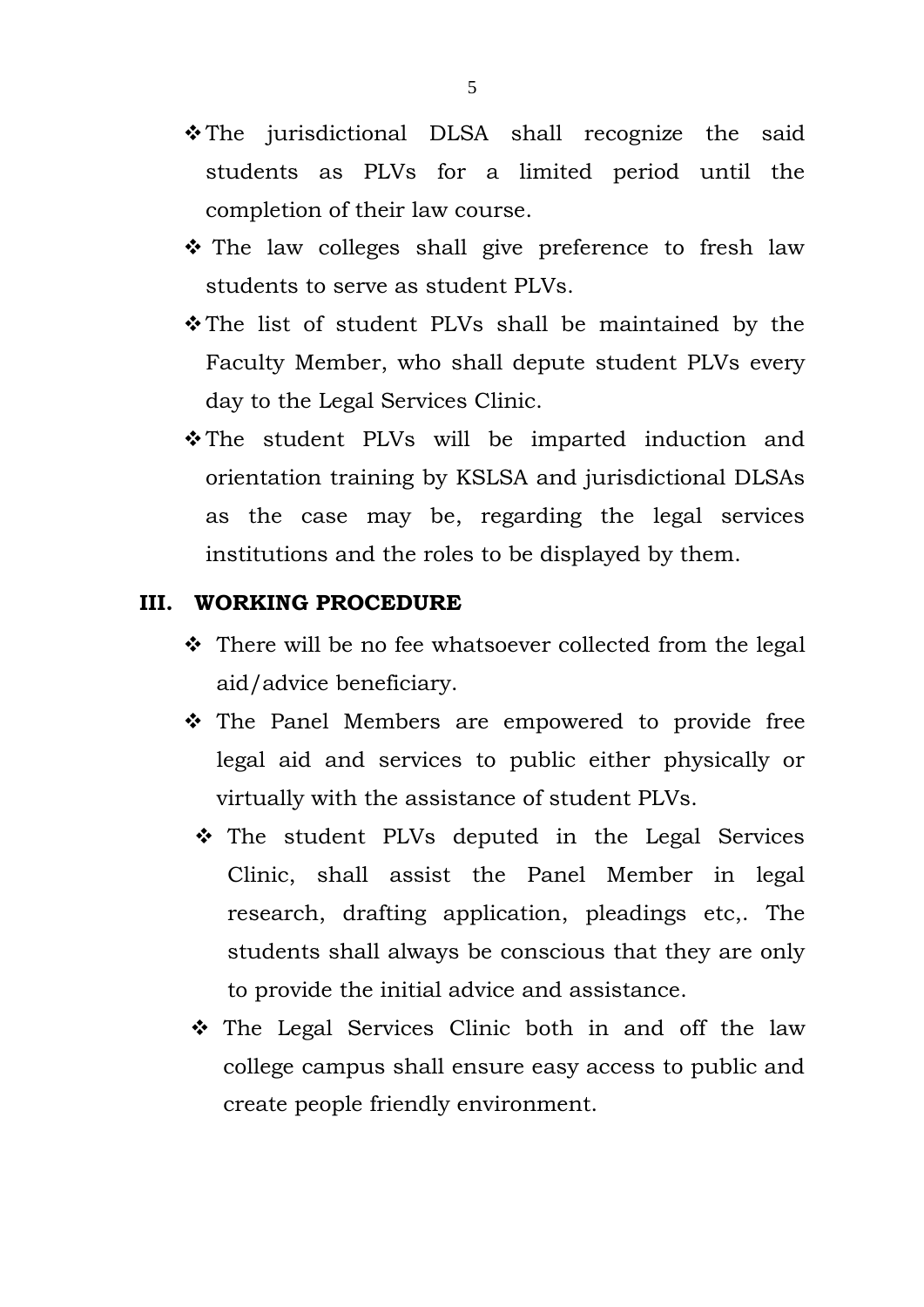- The faculty member attached to the Legal Services Clinic shall pay a visit to the Clinic atleast once in a day.
- $\hat{\cdot}$  The faculty member shall ensure that every day the services of DLSA deputed Panel Member is available in the Legal Services Clinic.
- \* The student PLVs in the legal services clinic shall ensure that the particulars of Legal Aid Beneficiary and the grievances if any is correctly recorded in **Annexure-B** and submitted to faculty member every alternate day and to Member Secretary, DLSA once in every month.
- $\cdot$  In case the beneficiary who has approached the Legal Services Clinics is in need of "Court based Legal Aid", then he/she shall be referred to the jurisdictional DLSA or TLSC.
- \* The student PLVs shall be encouraged to identify issues that affect large groups of people and they may institute Social Justice Litigation with the approval of DLSA.
- The jurisdictional DLSA shall provide logistic support to every Legal Services Clinics. Further Member Secretary of DLSA shall regularly visit every Legal Services Clinics to ensure its active functioning.
- The services of student PLVs shall be obtained by the concerned law college, while organizing legal literacy programmes, legal literacy camps by DLSA.
- \* The Legal Services Clinics and the student PLVs must assist DLSAs for implementation of NALSA Schemes,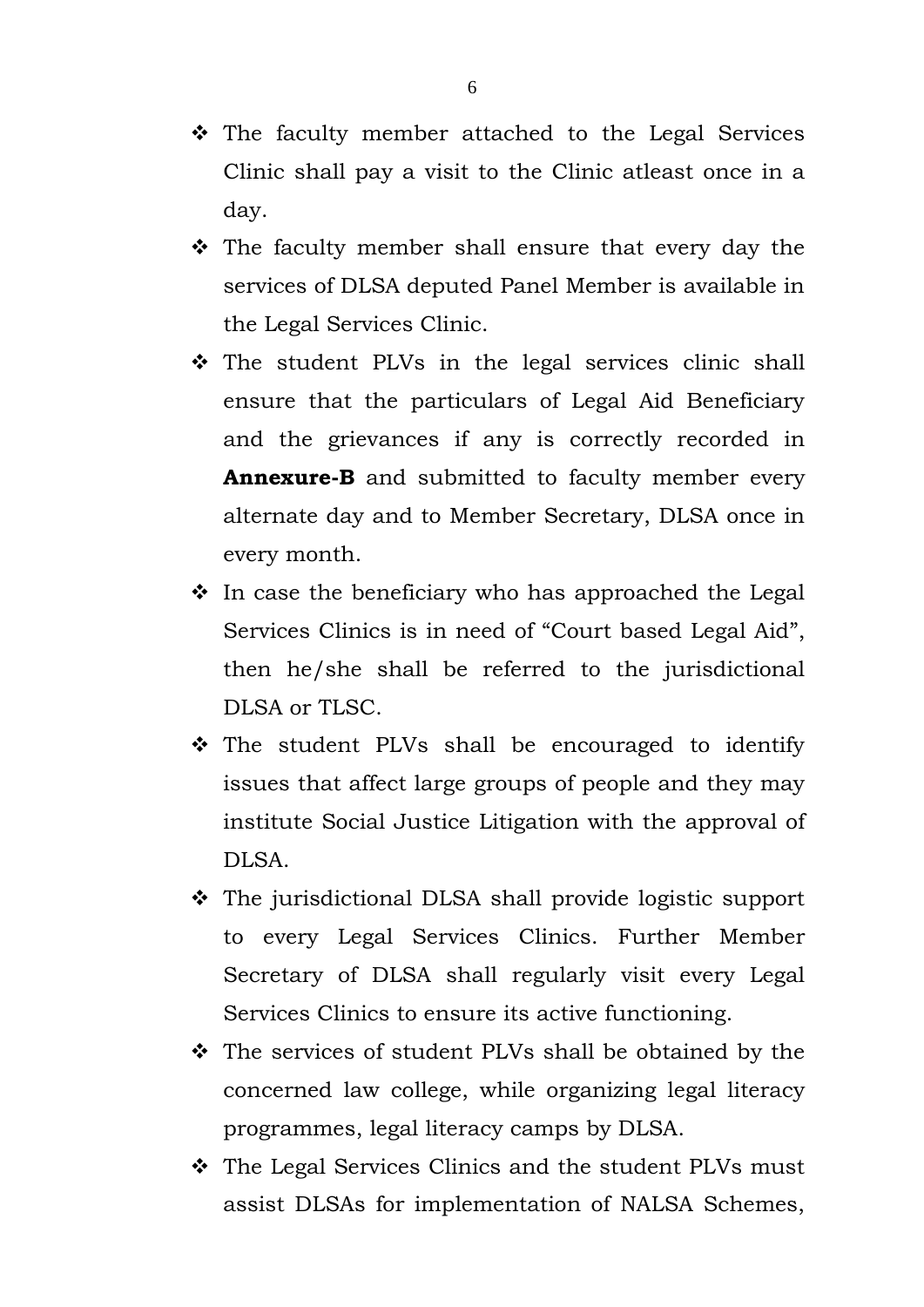legal services activities and also during emergent situations.

#### **IV. FINANCIAL ASPECTS**

- $\hat{P}$  The Legal Services Clinics shall be established by every law college from and out of the sum specified in their annual budget and may include the grant received from UGC or its affiliated University or the donations received for this purpose.
- The Law College may receive donations from individuals or from other bodies including CSR funds, for meeting the expenses of running the legal services clinics. However, they shall maintain proper accounts of the funds received and spent in respect of the legal services clinic.
- $\cdot \cdot$  The honorarium if any payable to the Panel Members shall be fixed and paid by the concerned law colleges.
- The DLSA in co-ordination with the concerned law college, may provide staff and infrastructure support as may be feasible.
- The DLSA shall have the power to inspect the accounts of the collegiate Legal Services Clinic functioning in the colleges, universities and other institution.

#### **V. STIMULUS AND INCENTIVES :**

 Every law colleges shall submit its half yearly reports on the functioning of the Legal Services Clinic to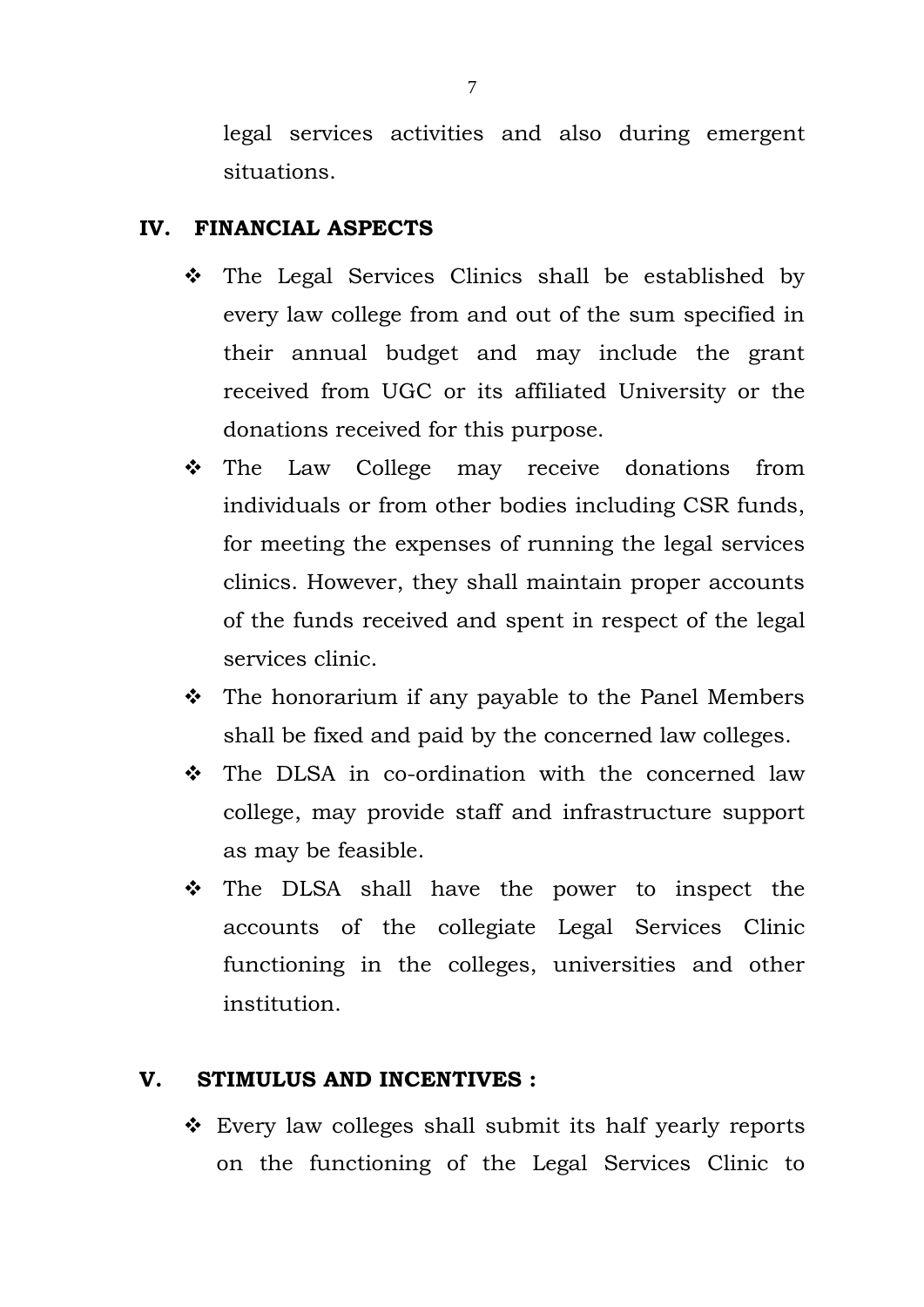jurisdictional DLSAs who shall forward it to KSLSA *vide* a separate report.

 On the basis of the reports submitted, KSLSA will announce zone wise "Award" for best Legal Services Clinic(College), Best Legal Services Unit, Best Student PLV etc.,

#### **VI. OTHER ACTIVITIES**

- The law college concerned in consultation with jurisdictional DLSA shall prepare an annual calendar of programmes.
- \* The Student PLVs shall be actively involved in the Legal Literacy Programmes conducted by DLSA and TLSCs.
- \* The student PLVs as a part of their duty in the Legal Services Clinics shall pay visit to Court complex, Jail clinics, Police Stations, Medico-Legal Section of Government Hospitals and Psychiatric Centers etc., in consultation with jurisdictional DLSA.
- The DLSA shall organize Legal Literacy Camps in disadvantaged areas/remote villages in co-ordination with the Law College Legal Services Clinics. In such Camps the Student PLVs may be encouraged to identify local issues which can be sorted out through the Legal Services Institutions.
- The student PLVs shall conduct door to door survey to identify the existing court pending cases or prelitigation cases. With this exercise, the Law Colleges in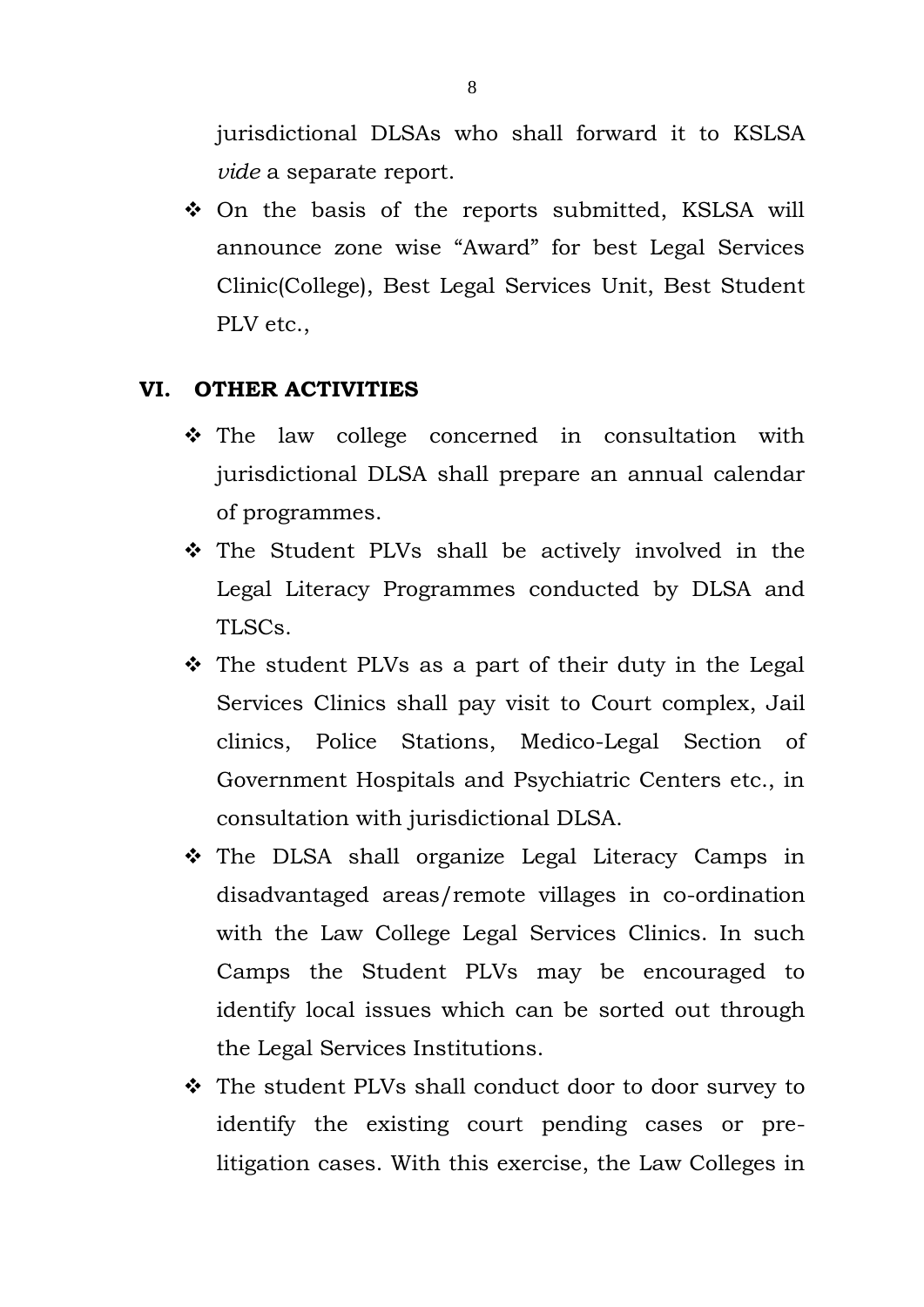coordination with DLSA may strive for "litigation free village".

- Every Law College shall adopt two or three villages and conduct Camps in coordination with jurisdictional DLSA or KSLSA.
- KSLSA shall organize a Zonal Level Workshops either physical or virtual by involving Legal Services Units of Law Colleges.
- \* KSLSA to organize an annual Mega Event in association with all the Law Universities, to inaugurate the Legal Services Clinic functioning for the academic year.

\*\*\*\*\*\*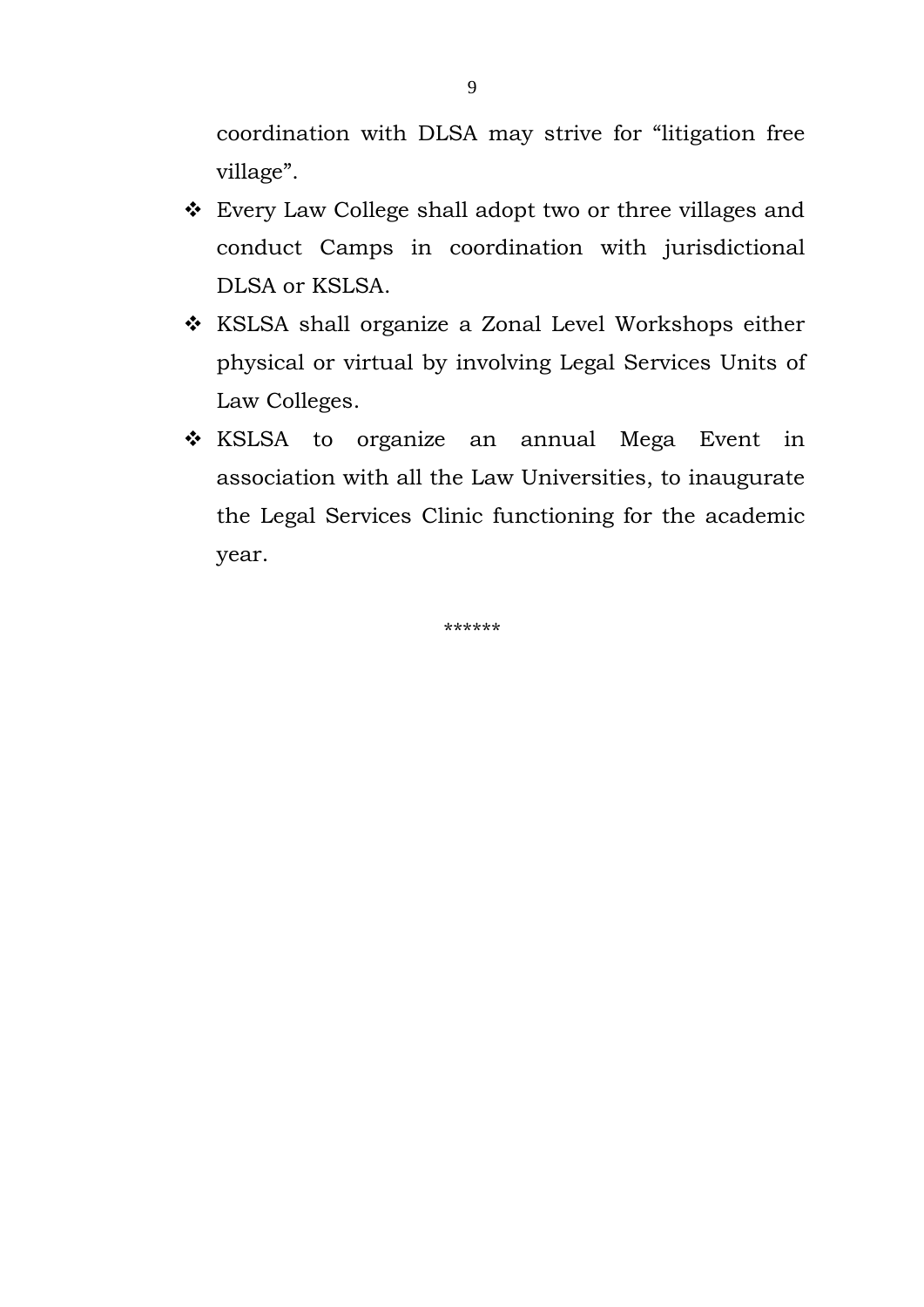#### **"ANNEXURE - A"**

#### **KARNATKA STATE LEGAL SERVICES AUTHORITY, BENGALURU.**

#### **LEGAL SERVICES CLINIC : ATTENDANCE REGISTER**

**For the month : \_\_\_\_\_\_\_\_\_\_\_\_**

**Name of the Law College/Law University :** 

| DD/MM/YYYY | <b>Name of the Panel</b><br>Member | <b>Name of the Student</b><br><b>PLVs</b> | <b>Total Number of</b><br><b>Advice Given</b> | <b>Signature of the Panel</b><br><b>Member/ Student PLVs</b> |
|------------|------------------------------------|-------------------------------------------|-----------------------------------------------|--------------------------------------------------------------|
|            |                                    |                                           |                                               |                                                              |
|            |                                    |                                           |                                               |                                                              |
|            | $\overline{ }$                     |                                           |                                               |                                                              |
|            |                                    |                                           |                                               |                                                              |
|            |                                    |                                           |                                               |                                                              |
|            |                                    |                                           |                                               |                                                              |
|            |                                    |                                           |                                               |                                                              |